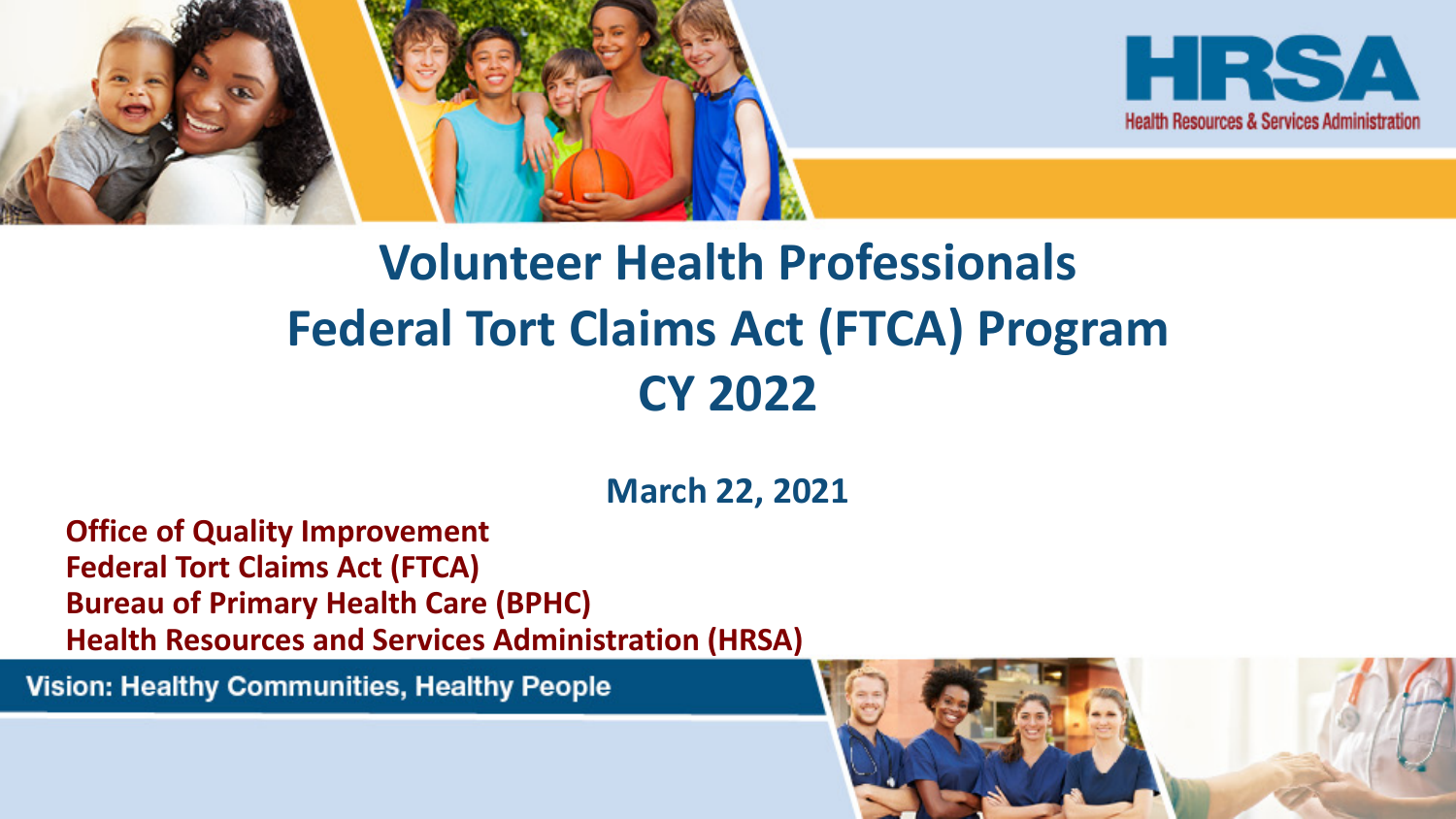### **Presentation Road Map**

- **Volunteer Health Professional (VHP) FTCA Program Overview**
- **Application Process**
- **Important Dates**



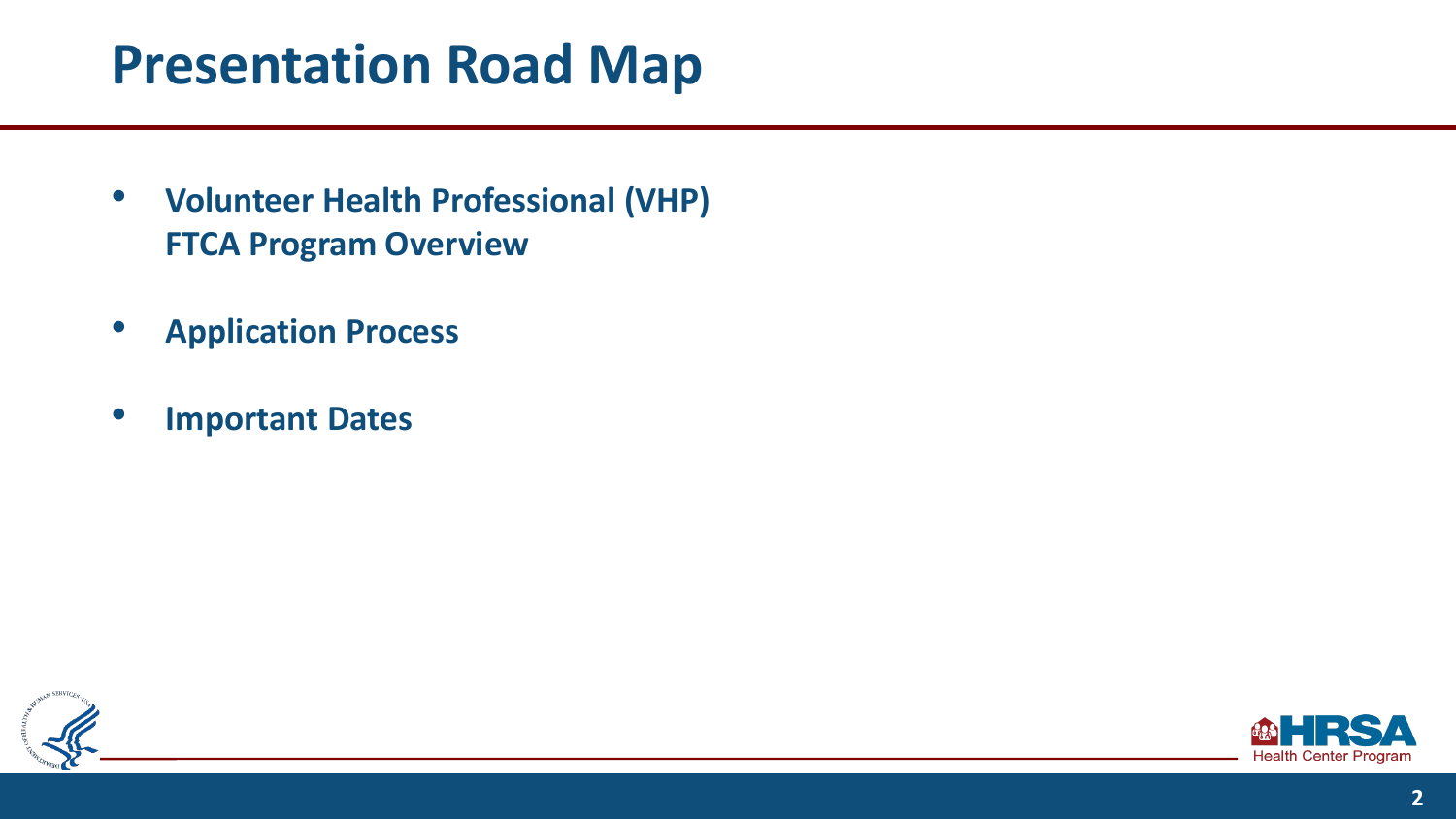## **Purpose of the Presentation**

- Overview of enacting legislation
- Guidance on the calendar year (CY) 2021 and 2022 VHP deeming application process
- Outline of important **coverage and application requirements for eligible VHPs in health centers**



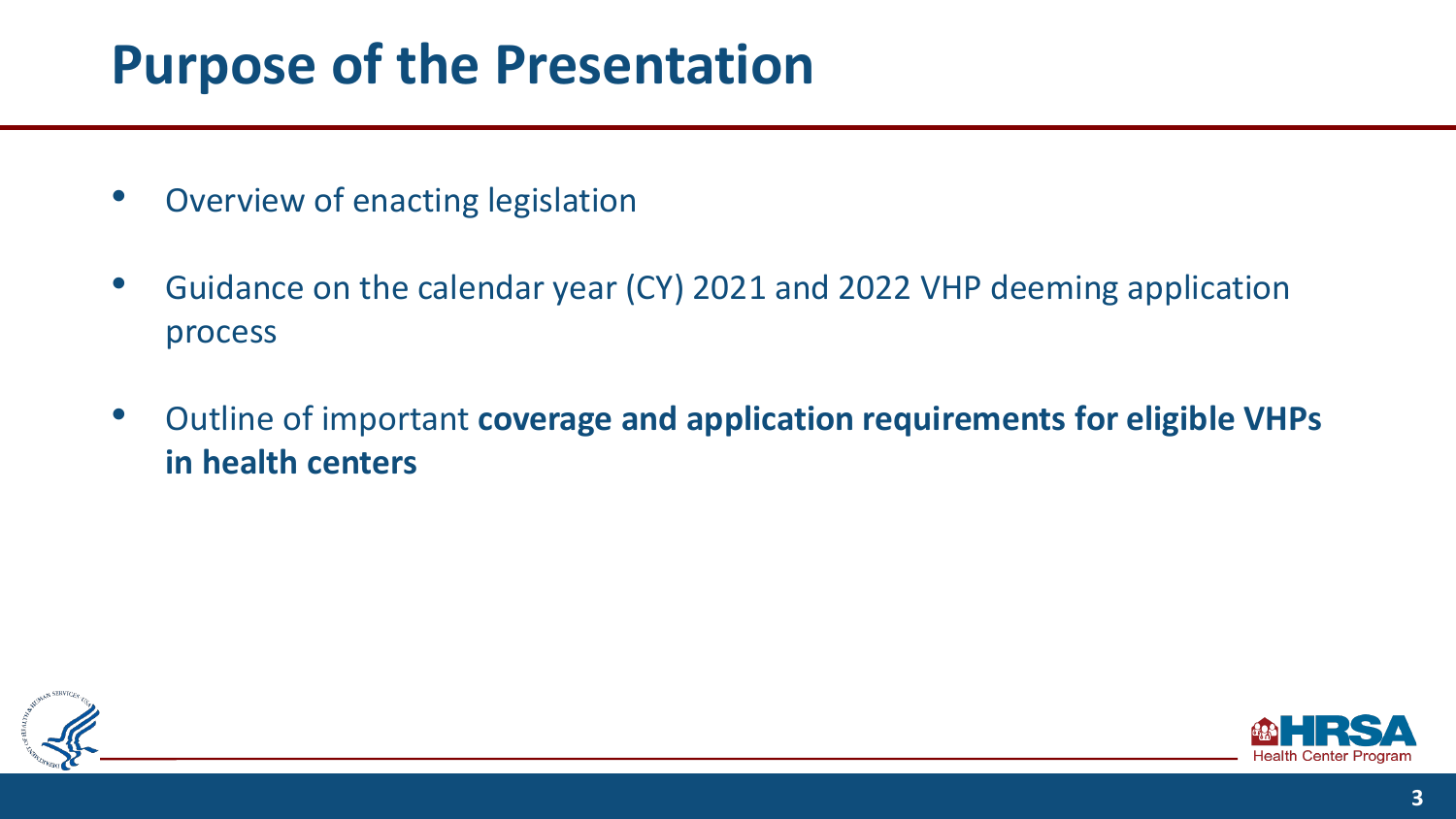### **Volunteer Health Professional FTCA Program(1/3)**

- Created through the enactment of Section 9025 of the 21st Century Cures Act
- Added 224(q) to the Public Health Service Act (42 U.S.C. § 233(q))
- Extended liability protections to VHPs at deemed health centers
- Program enacted in October of 2017



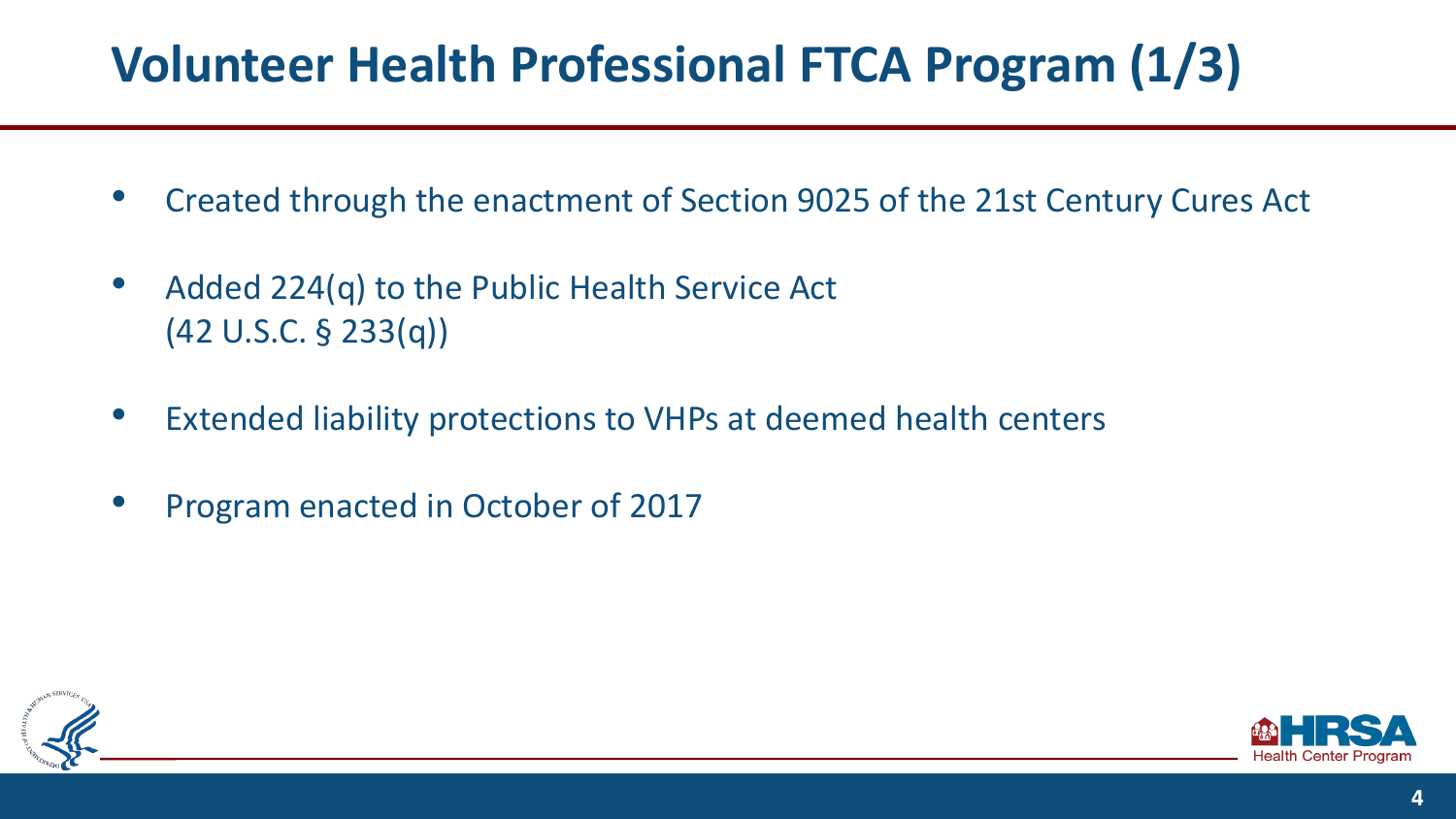#### **Volunteer Health Professional FTCA Program (2/3)**



- **The VHP FTCA Program extends medical malpractice liability coverage to eligible VHPs of deemed health centers who:** 
	- Meet program and statutory requirements; and
	- Are deemed as federal employees for such purposes.



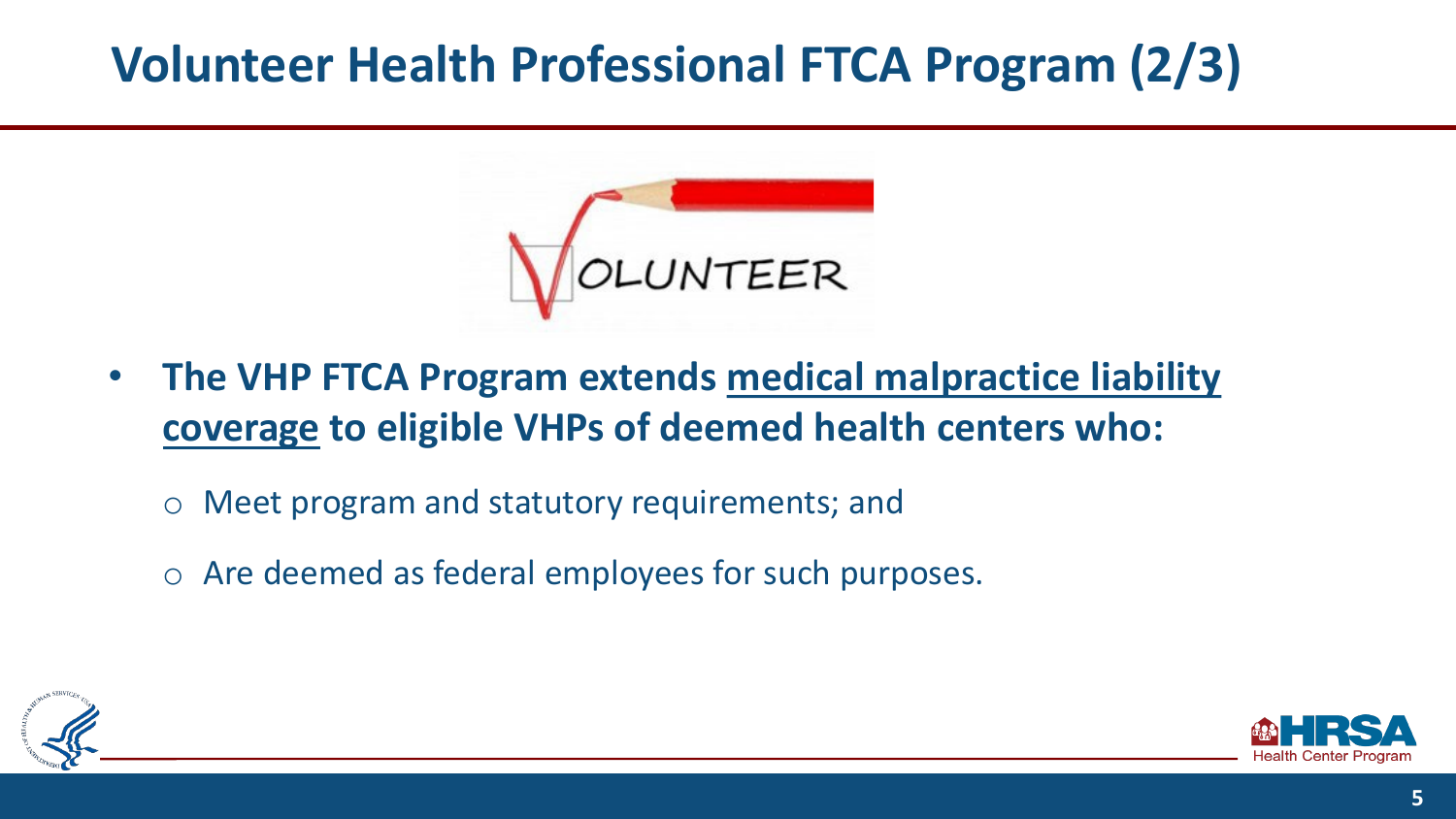### **Volunteer Health Professional FTCA Program (3/3)**

- The VHP FTCA program is distinct from the FTCA Health Center Program and will require a separate deeming process for volunteers.
- Eligible health center VHPs do not receive deemed Public Health Service (PHS) employee status automatically, nor do they receive it simply by volunteering at the health center.
- Sponsoring health centers must submit an annual application for deeming on behalf of their individually named VHPs to HRSA.



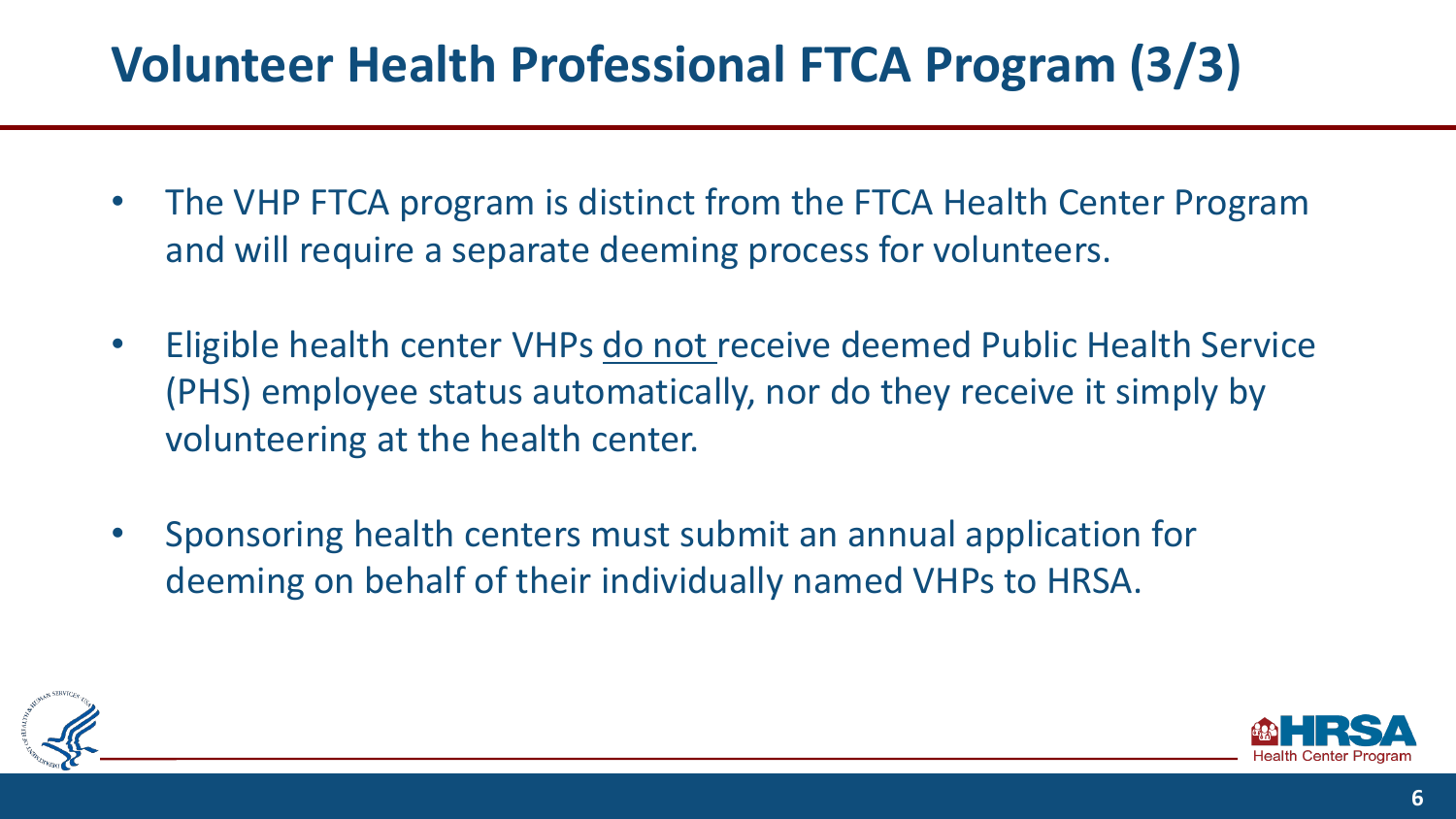### **Program Requirements (1/4)**

- Only a deemed health center entity may sponsor a volunteer health professional.
- If the health center is not currently deemed, it must obtain deemed status by submitting an FTCA application that is approved by HRSA before it is eligible to sponsor VHPs.
- Please see the FTCA Health Center Policy Manual and the Health Center Deeming PAL 2021-01 for additional details regarding the Health Center FTCA application and other FTCA program requirements.



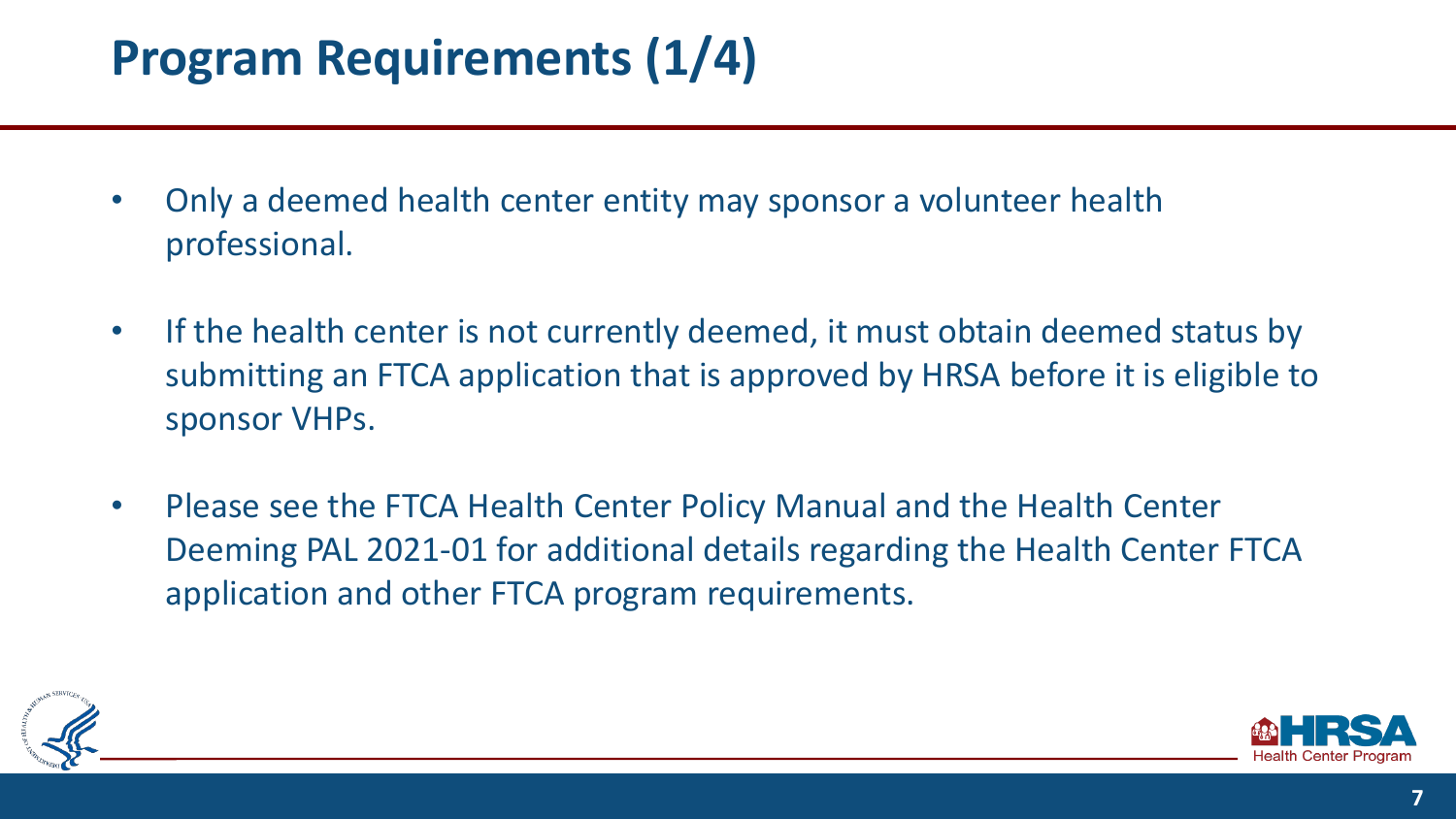# **Program Requirements (2/4)**

- The individual health professional must be sponsored by a deemed health center; and
- Must provide services to patients at the sponsoring health center facilities or through certain qualifying offsite programs or events conducted by a sponsoring health center.



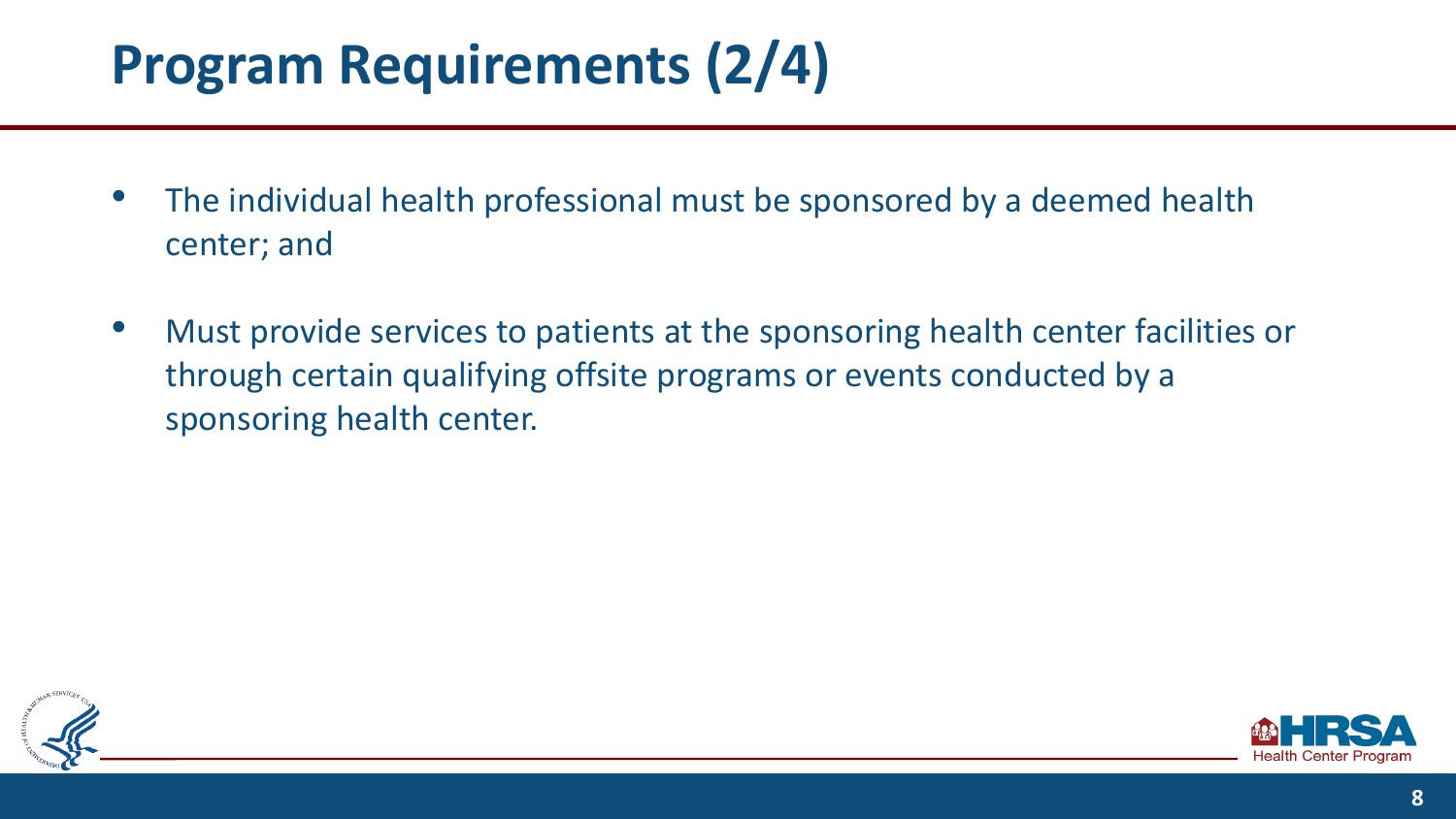# **Program Requirements (3/4)**

- Before service is provided, the VHPs or the sponsoring deemed health center must post a clear and conspicuous notice at the site where the service is provided as to the limited legal liability of the VHPs; and
- At the time the service is provided, the VHPs must be appropriately licensed or certified to provide qualifying health care services in accordance with applicable federal and state laws.



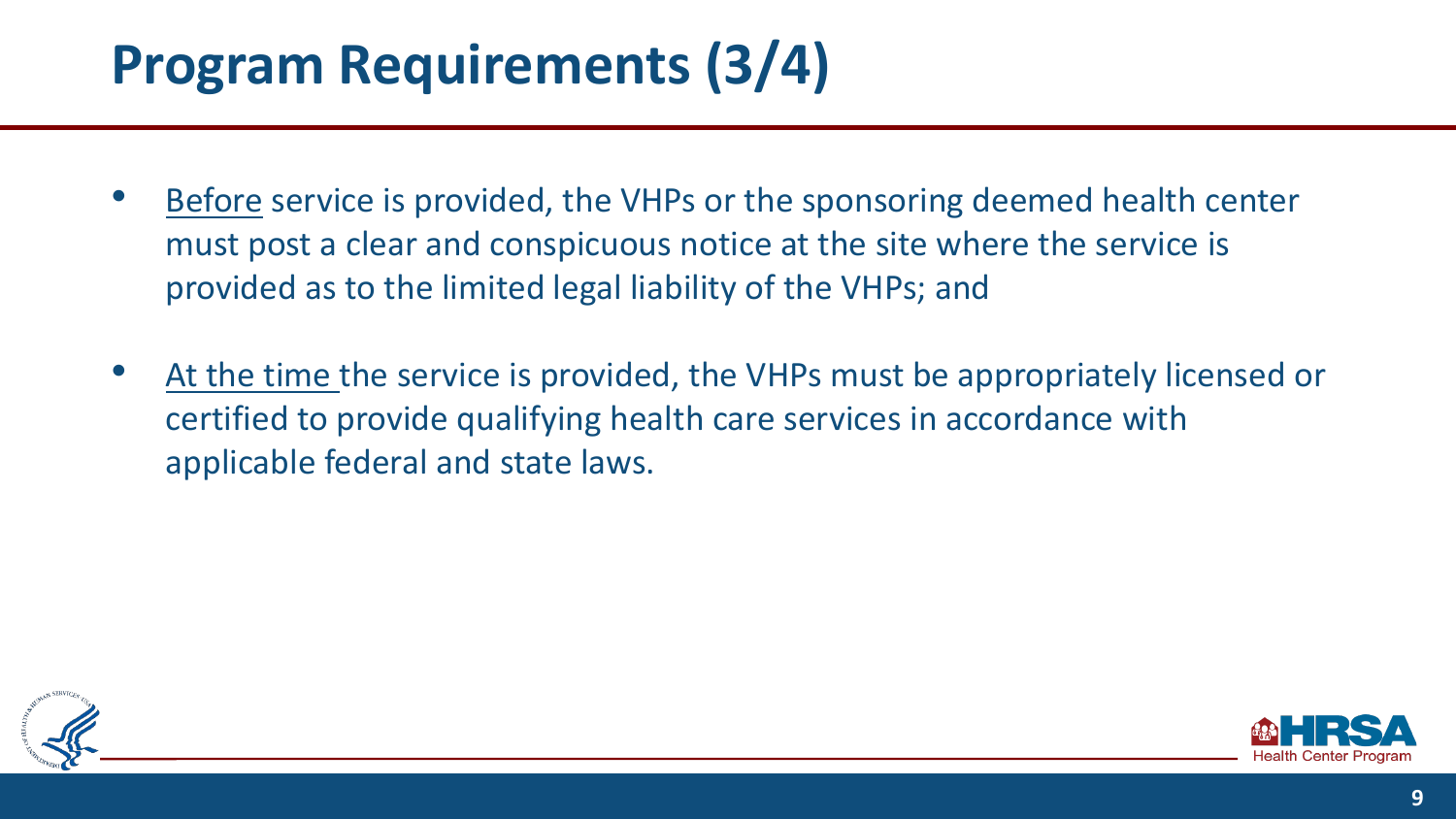# **Program Requirements (4/4)**

- The VHP must not receive any compensation for the service from the patient, the sponsoring health center, or any third-party payer (including reimbursement under any insurance policy, health plan, or federal or state health benefits program).
	- However, the health care practitioner may receive repayment from the health center for reasonable expenses incurred in providing a service to a patient.
- The sponsoring health center must maintain all relevant documentation certifying that the VHP meets the requirements to be considered a volunteer.



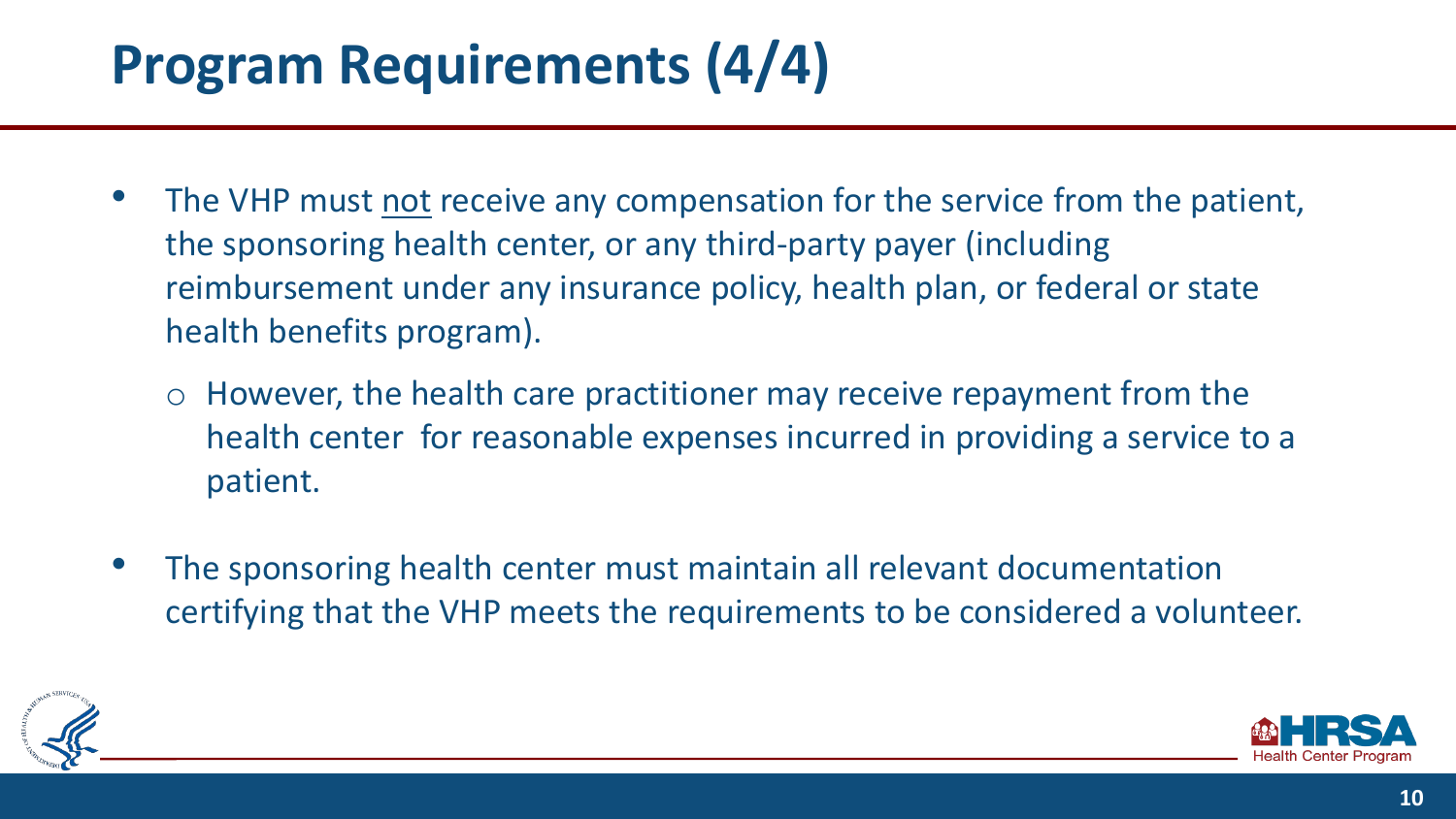

- Deemed VHPs are provided immunity from lawsuits and related civil actions resulting from the performance of medical, surgical, dental, and related functions within the scope of deemed employment.
- Scope of employment determinations take into account such matters as the scope of project of the health center and the scope of the provider's work on behalf of the health center.



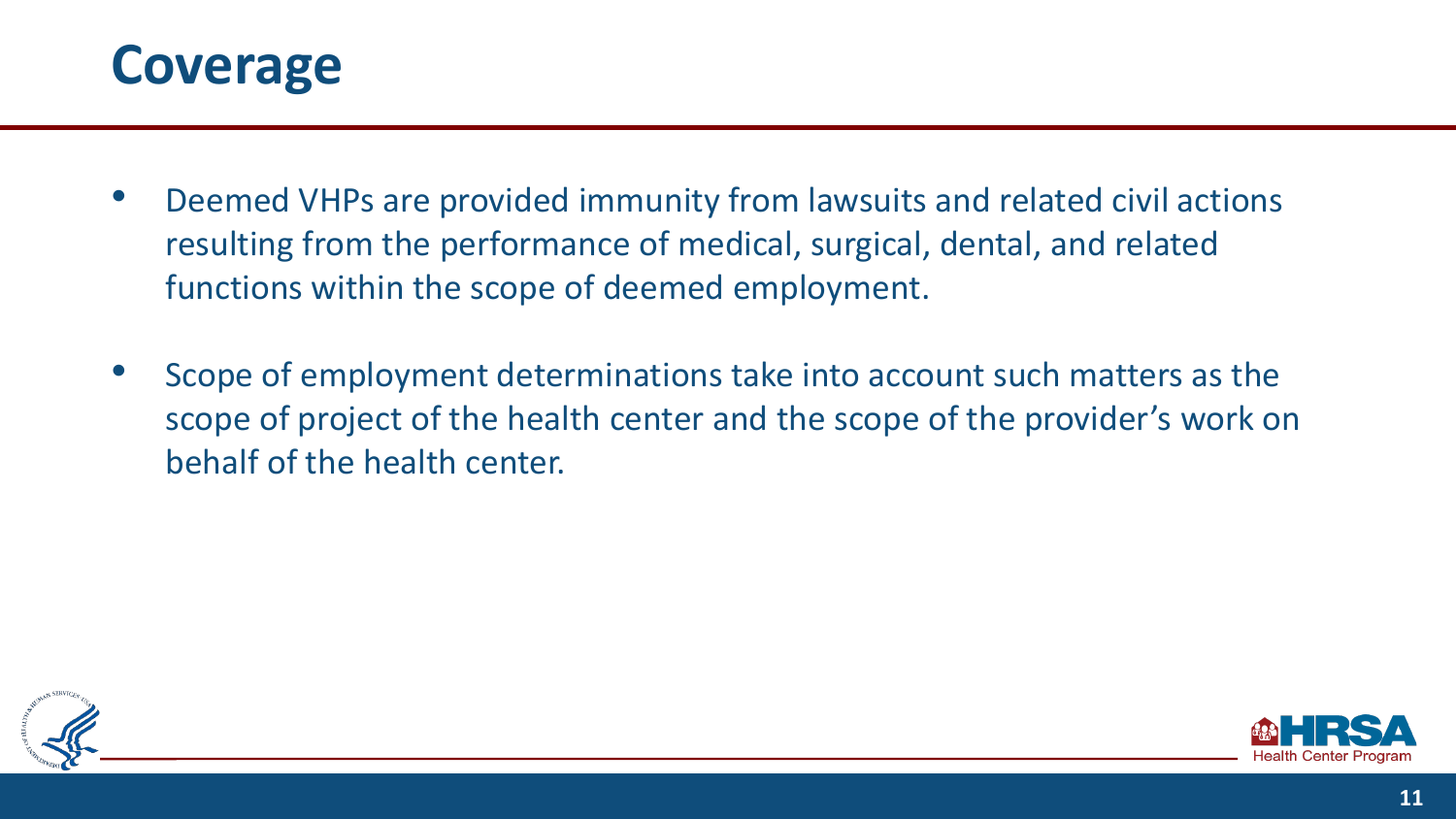## **Coverage Approval**

- Eligible health center VHPs do not receive deemed PHS employee status automatically, nor do they receive it simply by volunteering at the health center.
- Sponsoring health centers must submit an annual application for deeming on behalf of their individually named VHPs to HRSA.
- FTCA coverage is not retroactive and is not effective until the date shown on your deeming letter.



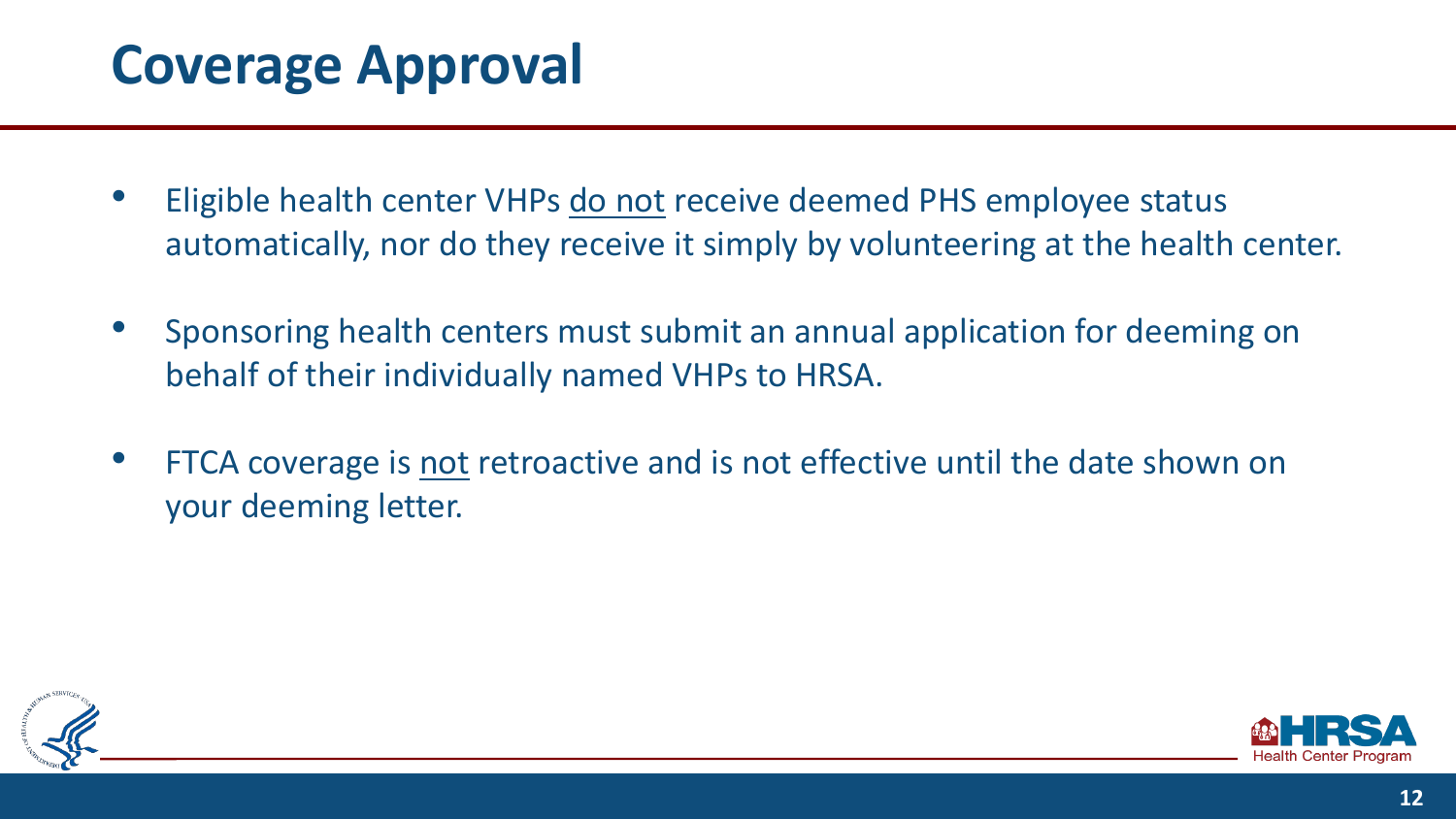# **Types of Applications**

• **Initial Applications –** The EHB system is currently open to sponsoring health centers applying for deemed PHS employee status for volunteers that have not been previously deemed.



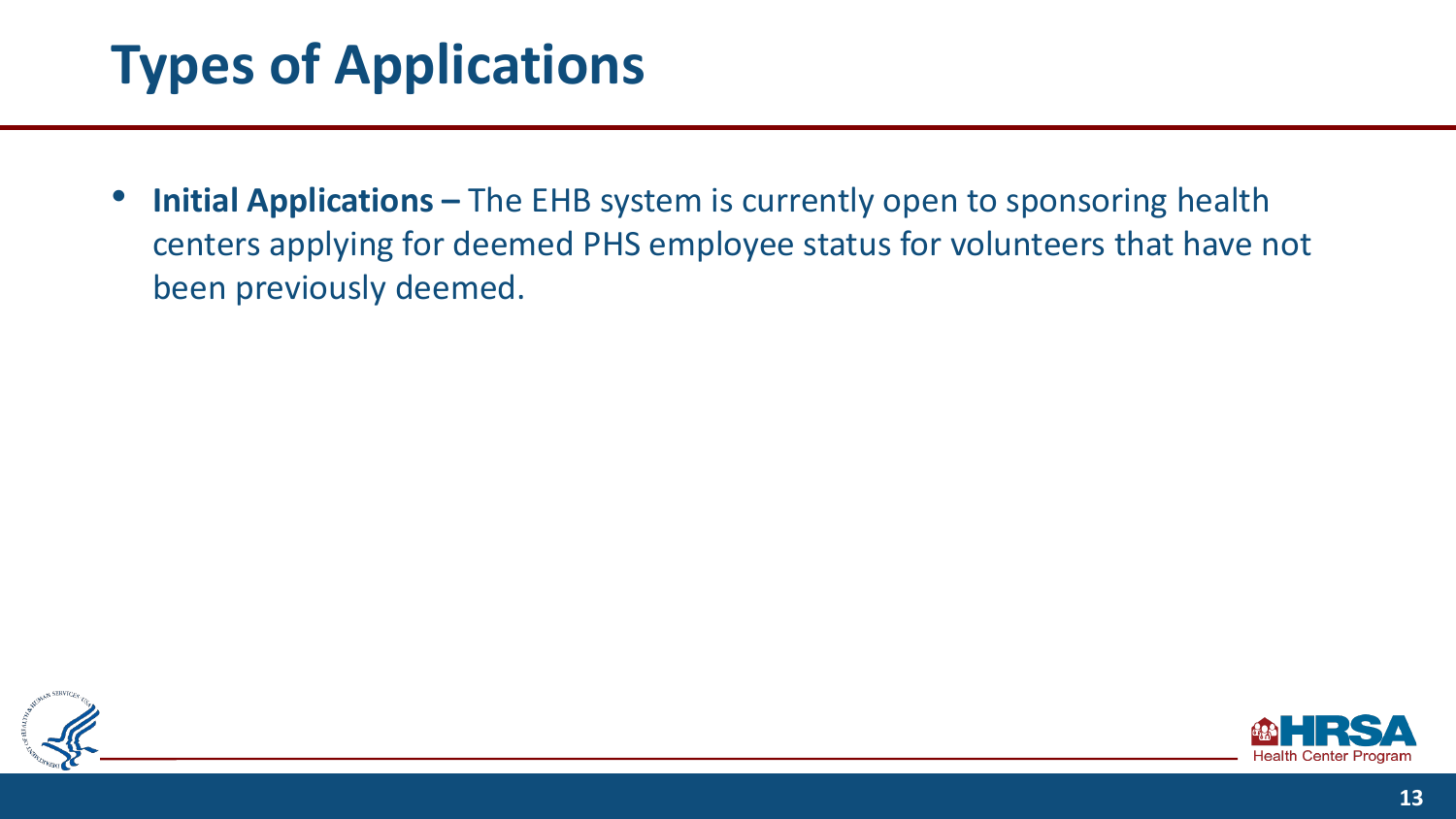# **Types of Applications (continued)**

- **Rolling Supplemental Applications** will be accepted on a rolling basis as additional volunteers are on-boarded by the covered entity throughout the calendar year when the system is open to accept applications.
- **Annual Health Center Deeming/Redeeming Applications** feature a tab for VHP redeeming and VHP initial deeming. This will allow you to redeem VHPs previously deemed in a supplemental application and new VHPs that join during the redeeming period.



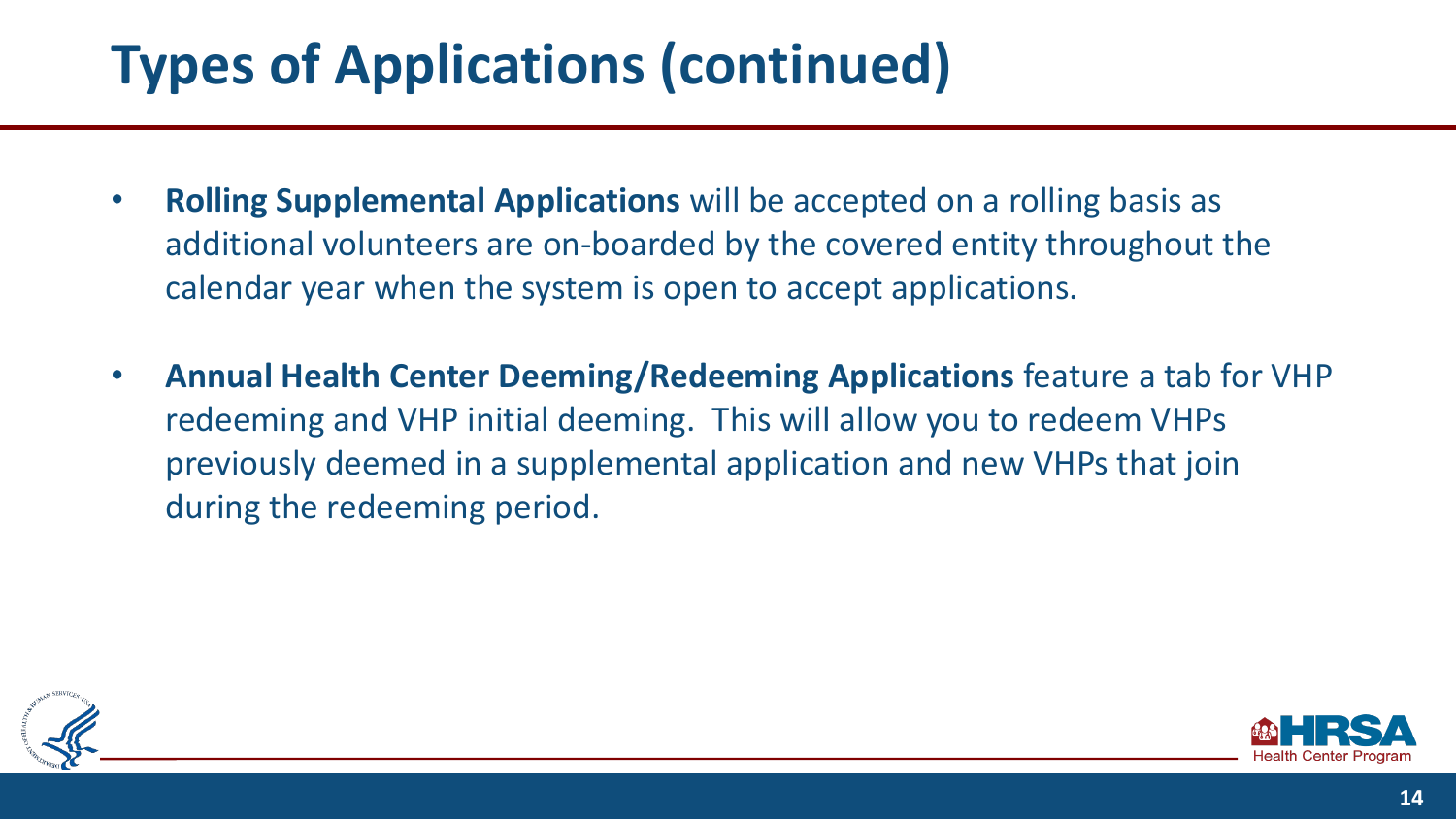## **Application Requirements (1/3)**

#### All VHP deeming application forms require:

- Contact information for the sponsoring health center.
- A list of all VHPs the health center is sponsoring for deemed status.
	- The sponsoring health center must not include other individuals, such as employees, contractors, governing board members and officers on this listing.
- Contact information for all VHPs the health center is sponsoring for deemed status including name; mailing address; email address; and phone number for each individual.



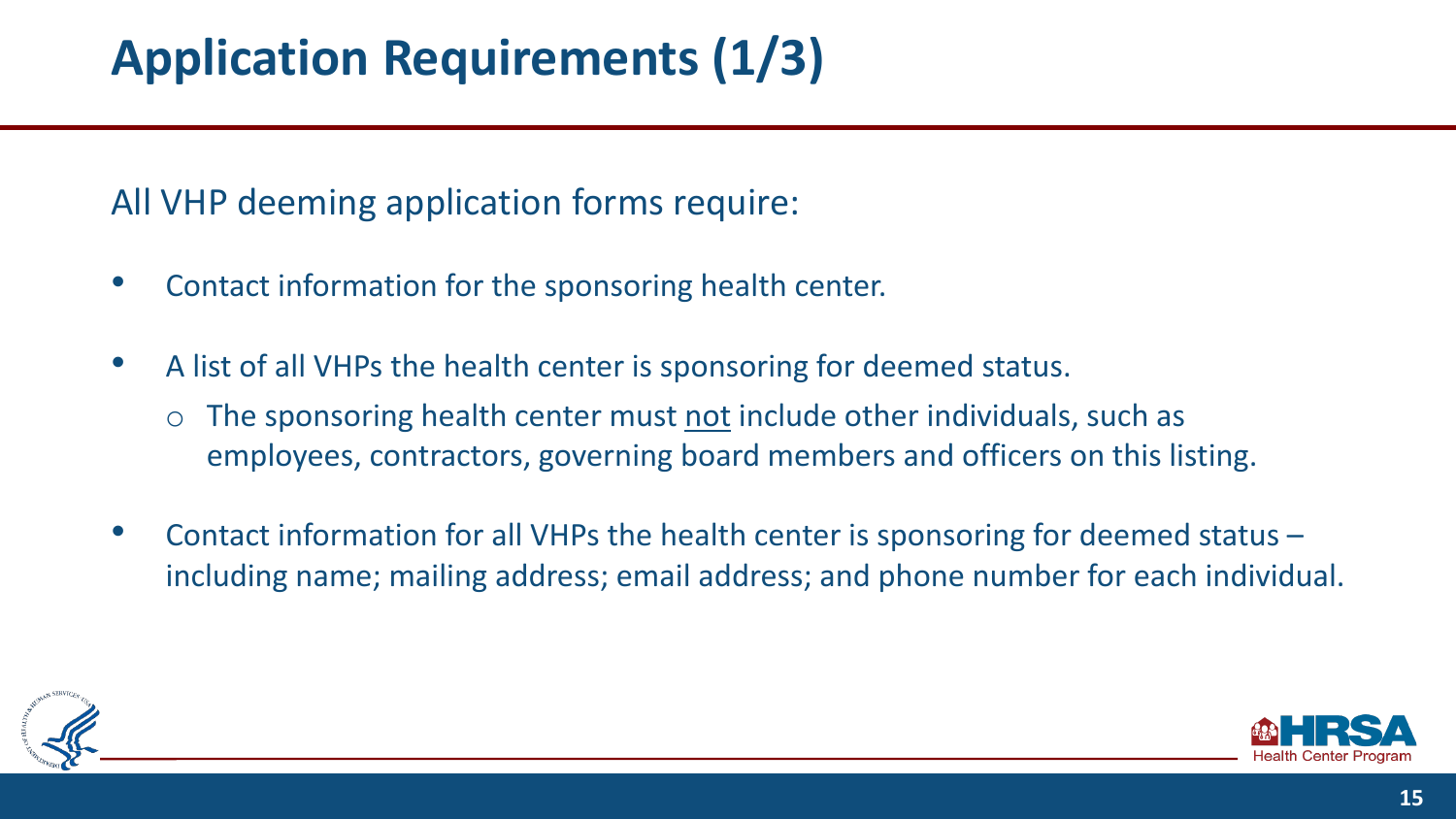#### All VHP deeming application forms require:

- Evidence that each licensed or certified VHP was credentialed and privileged by the sponsoring health center within the last two years, including the specific dates such actions were taken.
- A description of any and all (1) state board disciplinary actions and (2) filed state or federal court (including any FTCA) malpractice claims against the sponsored eligible individuals within 10 years prior to the submission of this FTCA VHP deeming application (including pending claims).



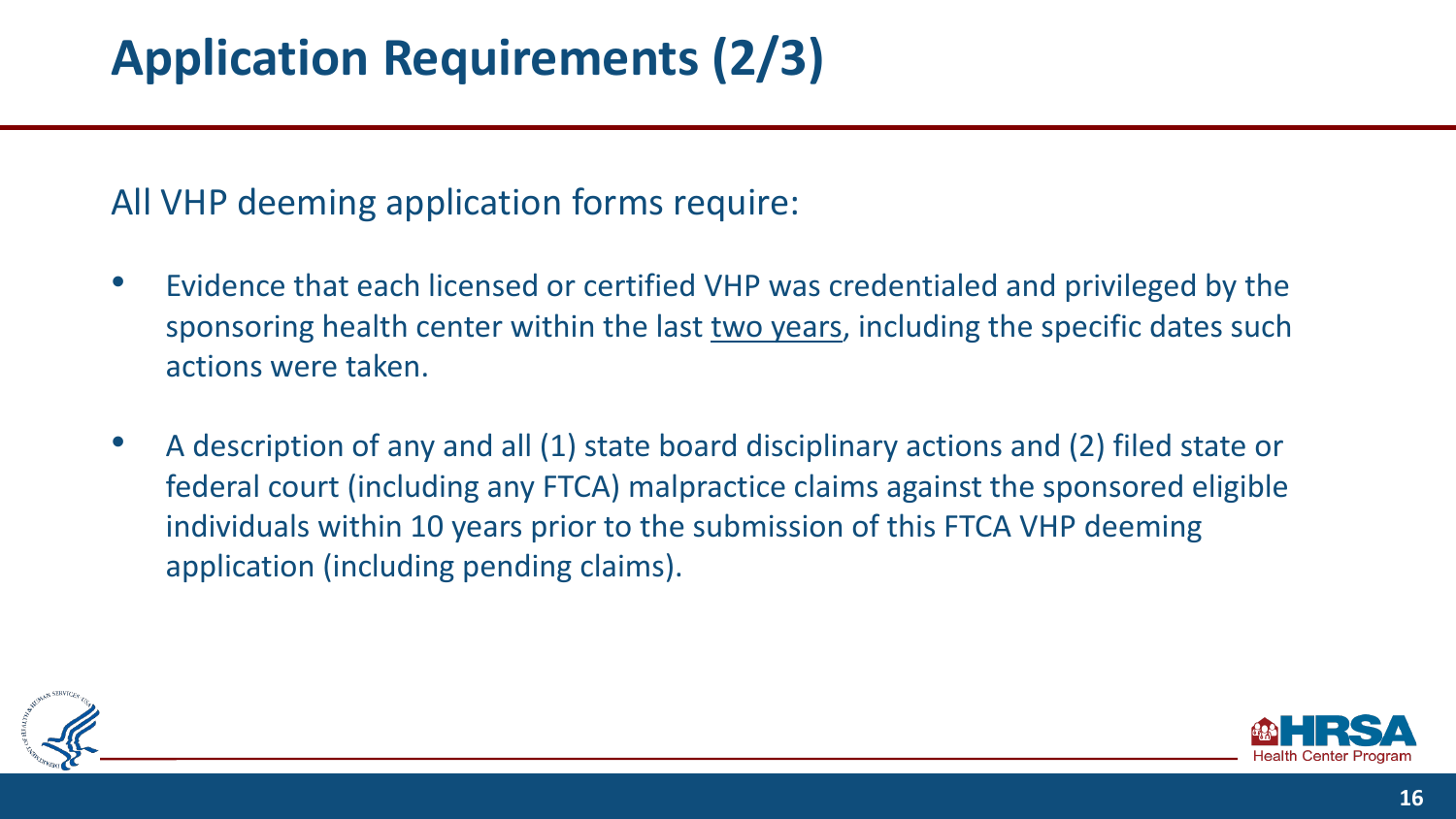# **Application Requirements (3/3)**

#### All VHP deeming application forms require:

- Assurance that the individuals for whom deeming is sought will continue to meet the statutory eligibility criteria, as reflected in the entity's calendar year deeming application.
- Assurance that the health center has maintained its credentialing, privileging, and risk management systems, or a description as to how the system(s) has/have been modified.
- A general description of the area and work that the individuals will be performing for the sponsoring health center.
- Please review the most recent VHP PAL for exact application information. The PAL may be obtained on the FTCA website.



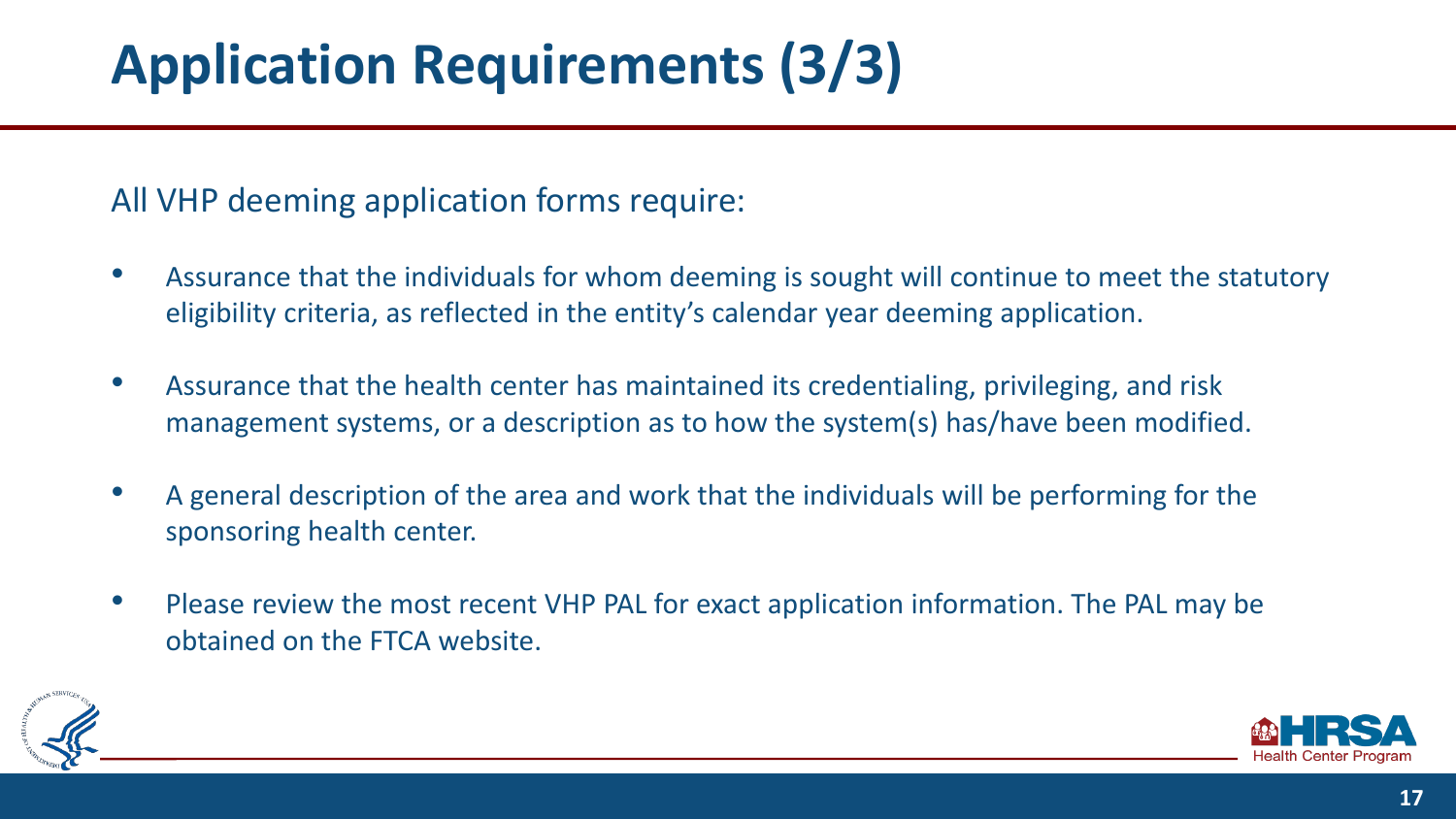# **Application Highlights(1/4)**

• List of all individual volunteers for whom deeming is sought. (The sponsoring health center must NOT include other individuals, such as employees, contractors, governing board members and officers on this listing.)

#### **Individual Volunteer(s)**

Add Individual Details

• Prefix

- First Name
- Middle Name
- Last Name
- Professional Designation

Contact Information

- Work Email Address
- Work Phone Number
- Work Fax Number
- Work Mailing Address
- Personal Email Address
- Personal Phone Number
- Personal Fax Number
- Personal Mailing Address



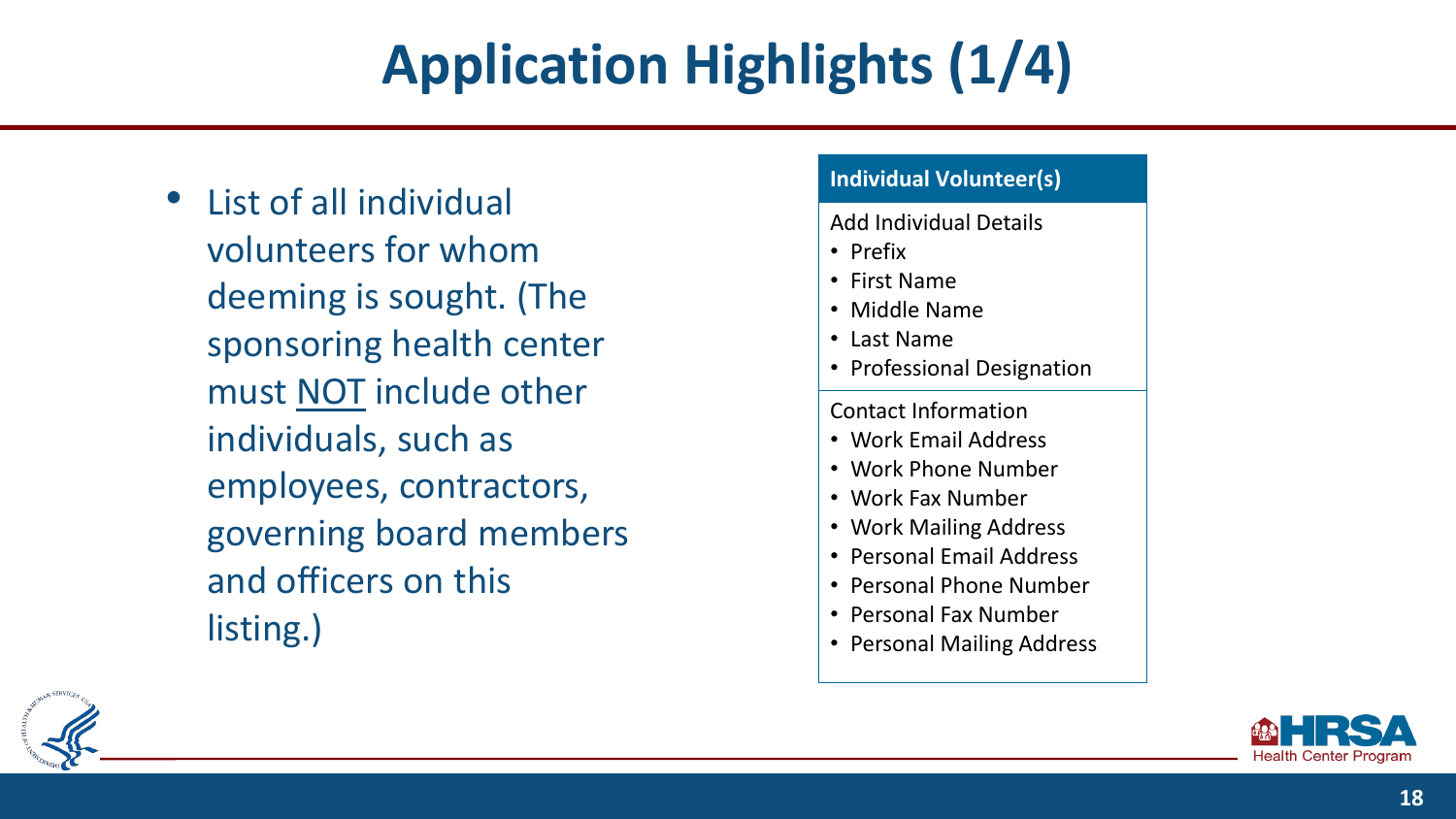# **Application Highlights (2/4)**

• List of all individual volunteers for whom deeming is sought. (The sponsoring health center must NOT include other individuals, such as employees, contractors, governing board members and officers on this listing.)

#### **Individual Volunteer(s)**

Roles and Specialty

- Role(s) in Health Center:
- Specialty:
- Others:

[Please upload a signed volunteer agreement for each individually named volunteer which clearly states that the named volunteer is a volunteer of the health center, outlines the terms and conditions of the services that the volunteer will provide, acknowledges that the volunteer will not receive any compensation including reimbursement from any third-party payer, and documents each off-site activity for the provider.



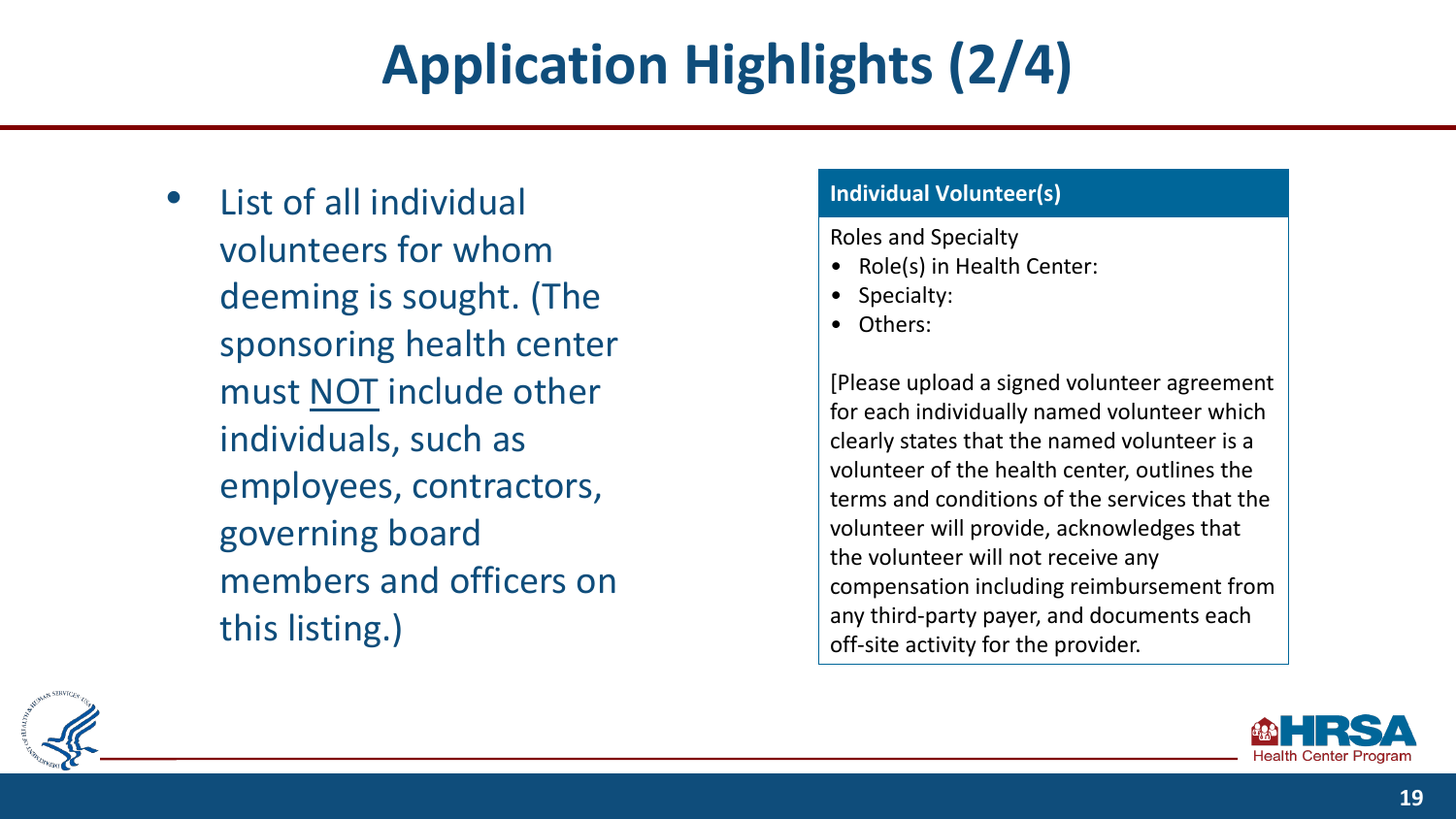# **Application Highlights (3/4)**

• List of all individual volunteers for whom deeming is sought. (The sponsoring health center must NOT include other individuals, such as employees, contractors, governing board members and officers on this listing.)

#### **Medical Malpractice History**

Description of any and all (1) state board disciplinary actions; and (2) filed state or federal court (including any FTCA) malpractice claims against the sponsored eligible individuals within 10 years prior to the submission of this FTCA volunteer health professional deeming application (including administrative and litigation claims, including pending claims).



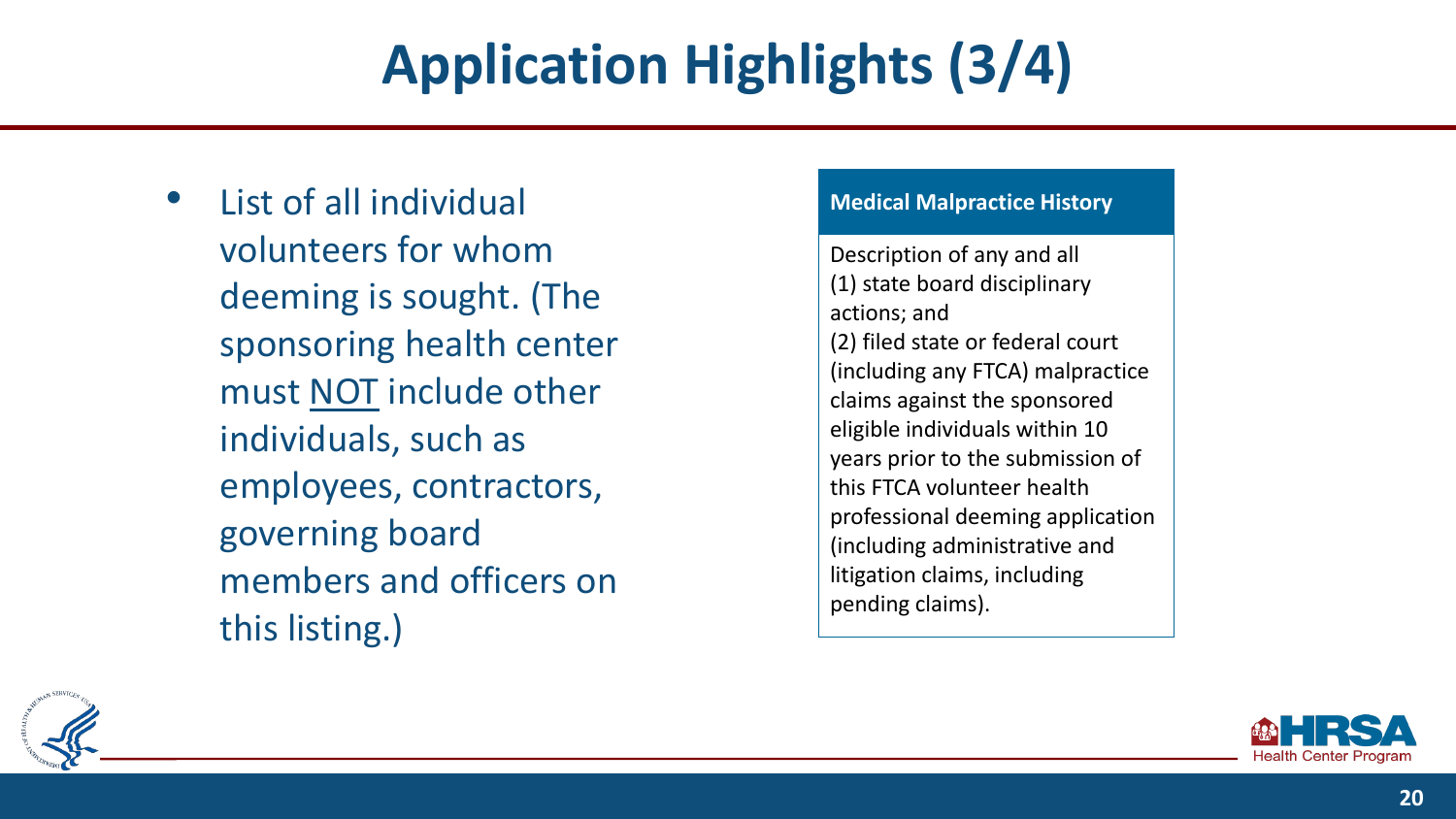# **Application Highlights (4/4)**

- **Affirmation signature (entered as electronic signature) by the Executive Director of the sponsoring health center certifying that:** 
	- The sponsoring health center meets the statutory eligibility criteria for deemed status/FTCA coverage, as reflected in its current calendar year deeming application;
	- The sponsoring health center has maintained its credentialing, privileging, and risk management systems in accordance with Health Center Program and Health Center FTCA Program requirements; and
	- The information in the application and the related attachments is complete and accurate.



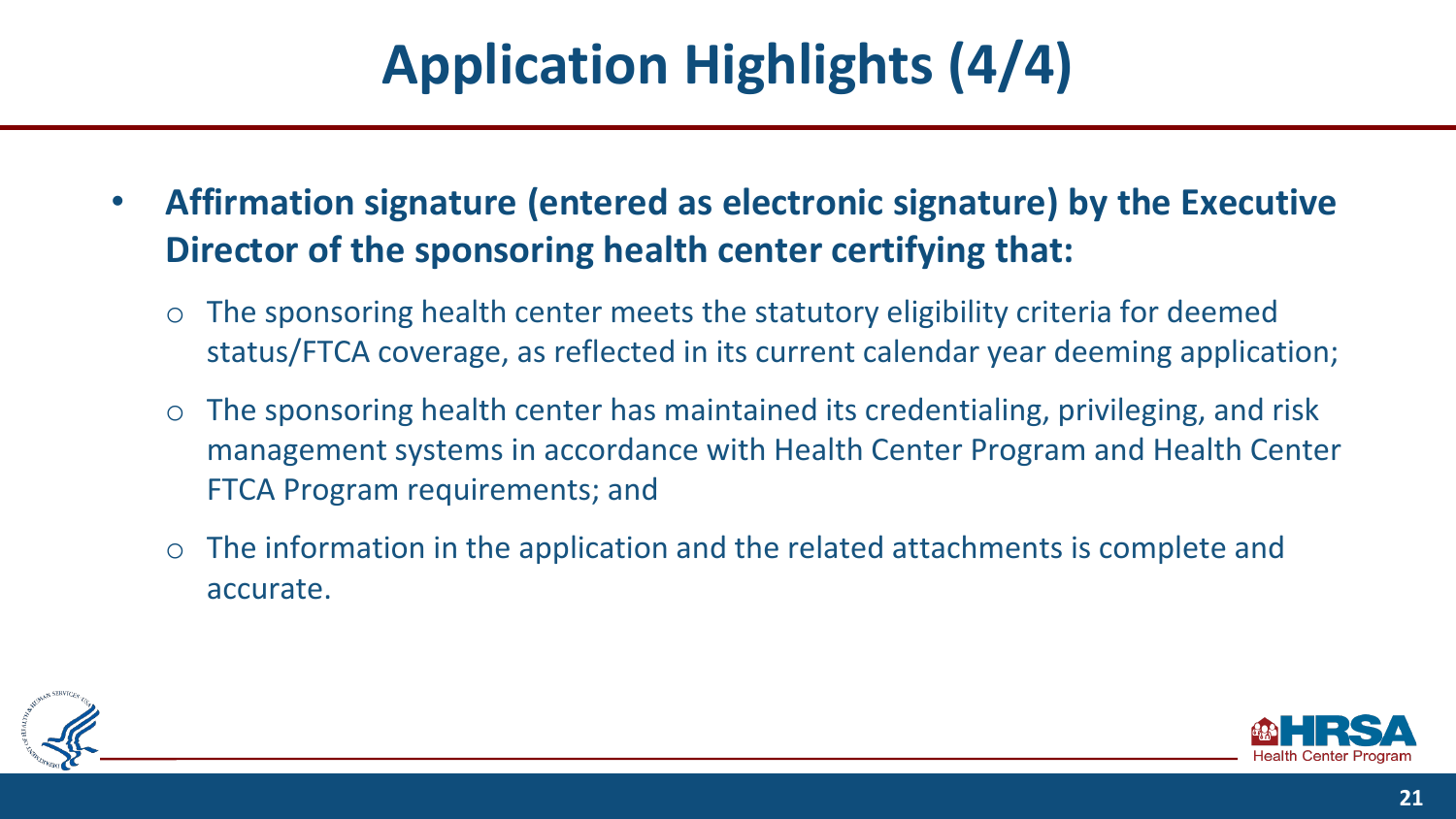# **How Do We Apply?**

- HRSA has developed an FTCA VHP deeming module within the HRSA Electronic Handbooks (EHB) system to streamline FTCA deeming application submission and processing.
- Instructions for applying can be found in PAL 2020-03 <https://bphc.hrsa.gov/sites/default/files/bphc/ftca/pdf/pal-2020-03.pdf>
- All sponsoring health centers must submit deeming applications within the EHB online system.
- Health centers that are interested in submitting an application for initial coverage should contact our FTCA team via the Health Center Program Support: 1-877-464- 4772, Option 1



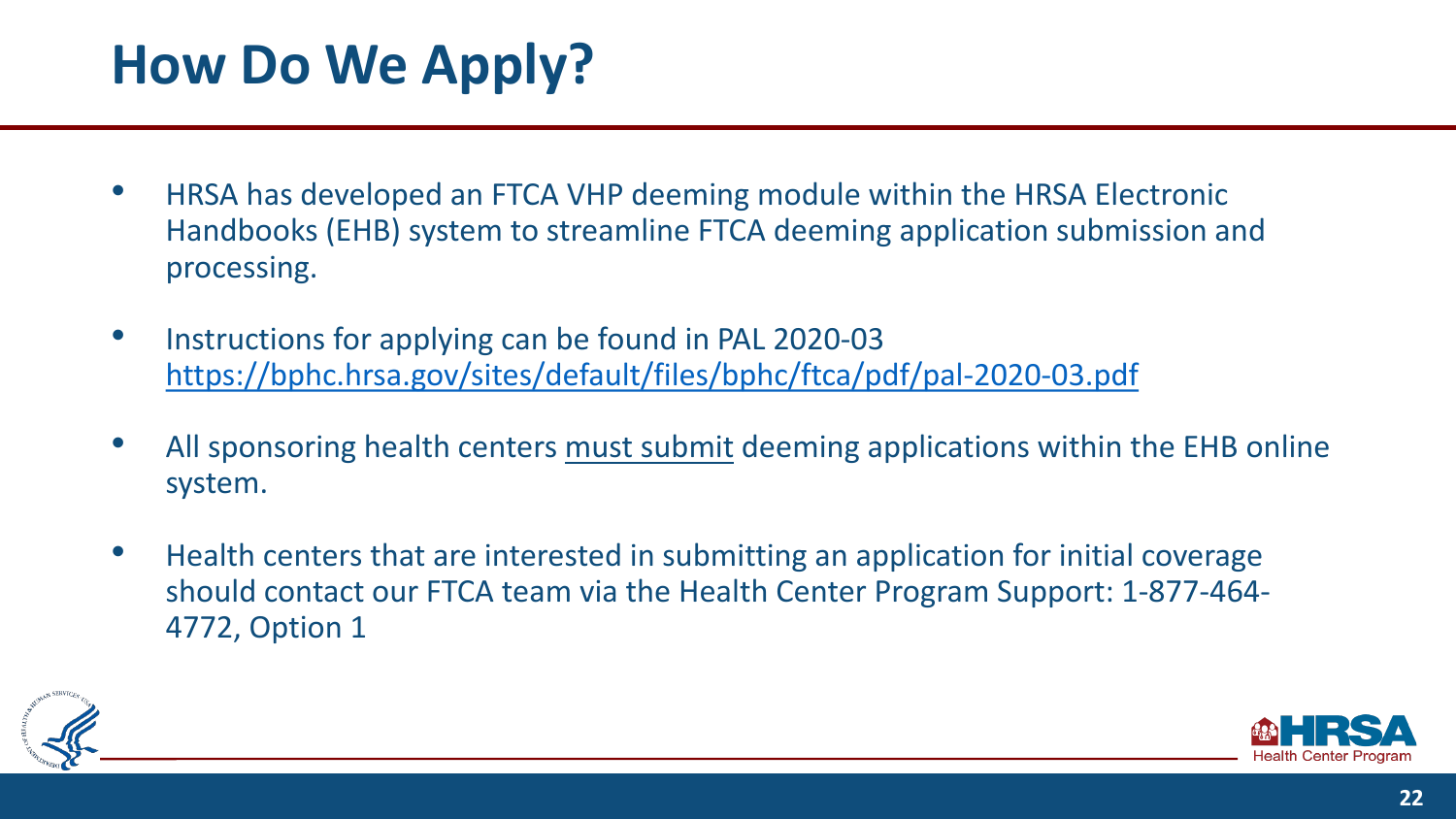#### **Important Dates**

- April 19: At midnight the EHB System will be closed to transition to the new FTCA applications.
- April 23: EHB opens to accept health center redeeming and initial applications.
	- VHP redeeming and initial applications can be submitted with the health center annual redeeming application.
- June 25: Health center redeeming applications are due.
- July 15: EHB will begin accepting VHP supplemental applications.



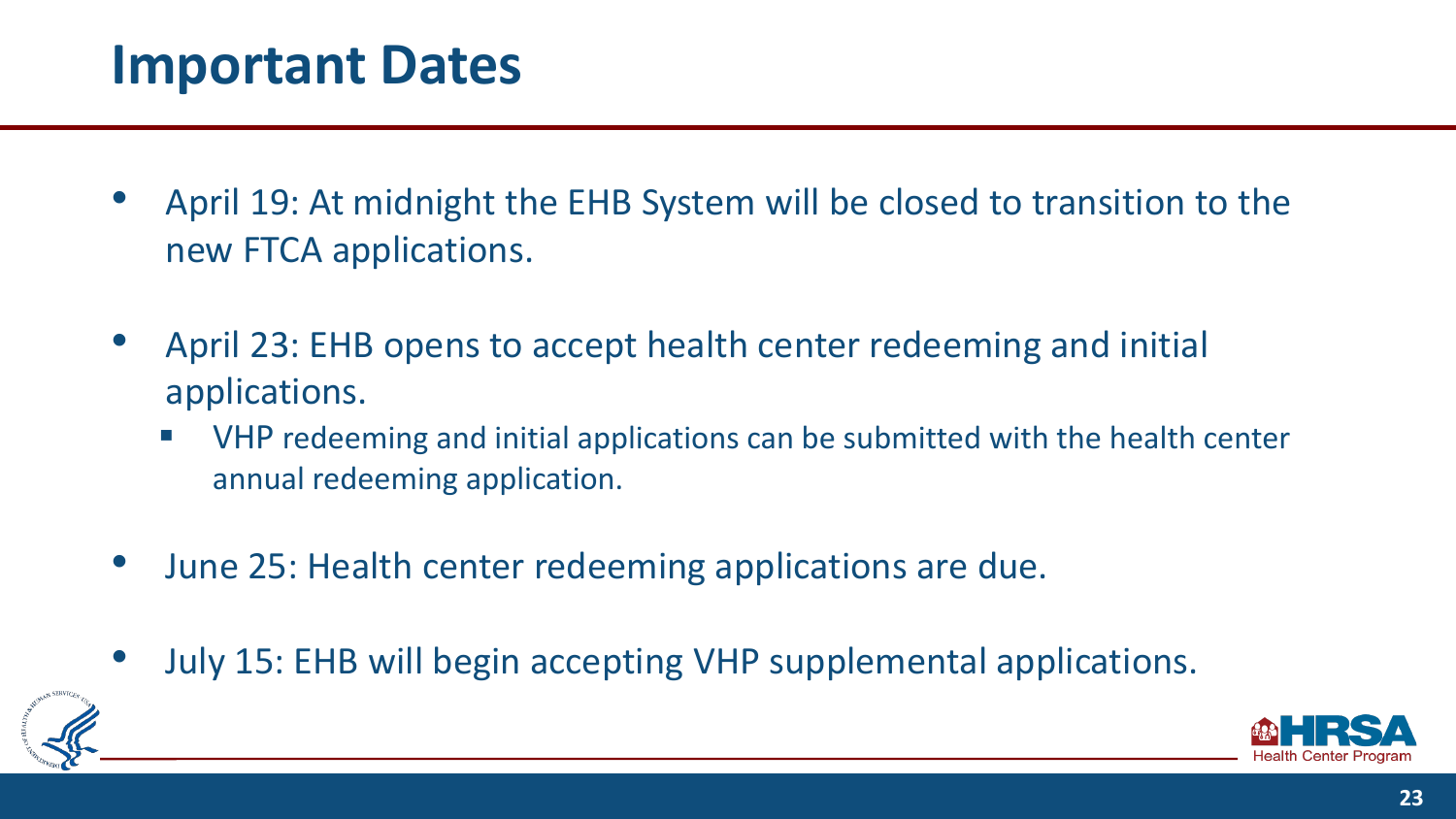# **HRSA/FTCA Resources**

• **Policy and Application Resources:** 

◦ <https://bphc.hrsa.gov/ftca/about/index.html>

#### • **Phone:**

◦ Health Center Program Support  $\circ$  1-877-464-4772, option 1 ◦ 8:00 AM to 5:30 PM (ET) M-F (except Federal holidays)

#### • **Online:**

◦ Contact form:

[https://bphccommunications.secure.force.com/ContactBPHC/BPHC\\_Contact\\_Form](https://bphccommunications.secure.force.com/ContactBPHC/BPHC_Contact_Form)





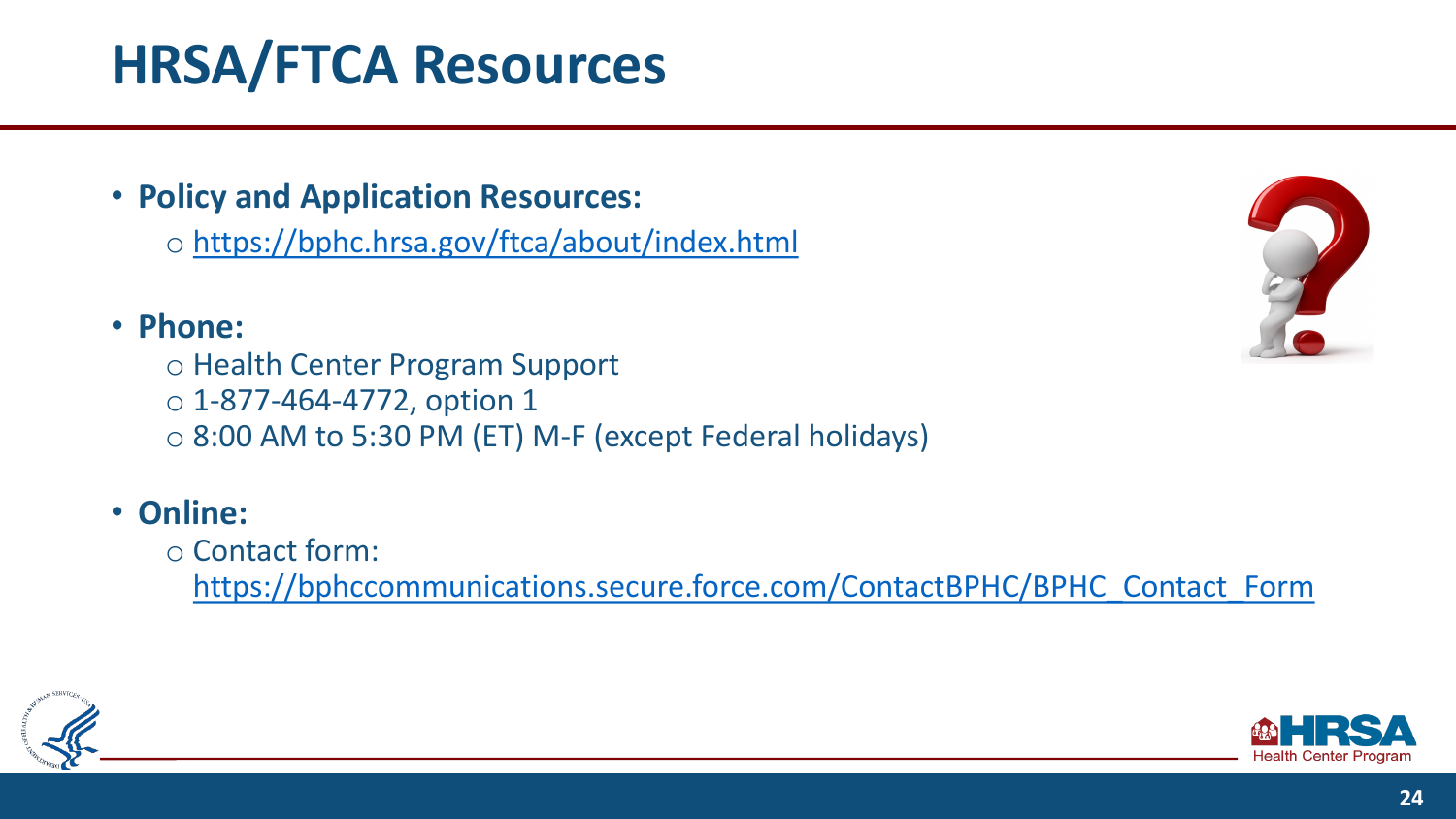## **Thank You!**

#### **Federal Tort Claims Act (FTCA) Program**

Bureau of Primary Health Care (BPHC)

Health Resources and Services Administration (HRSA)



[Health Center Program Support](https://bphccommunications.secure.force.com/ContactBPHC/BPHC_Contact_Form) 



[bphc.hrsa.gov](https://bphc.hrsa.gov/)



Sign up for the *Primary Health Care Digest*